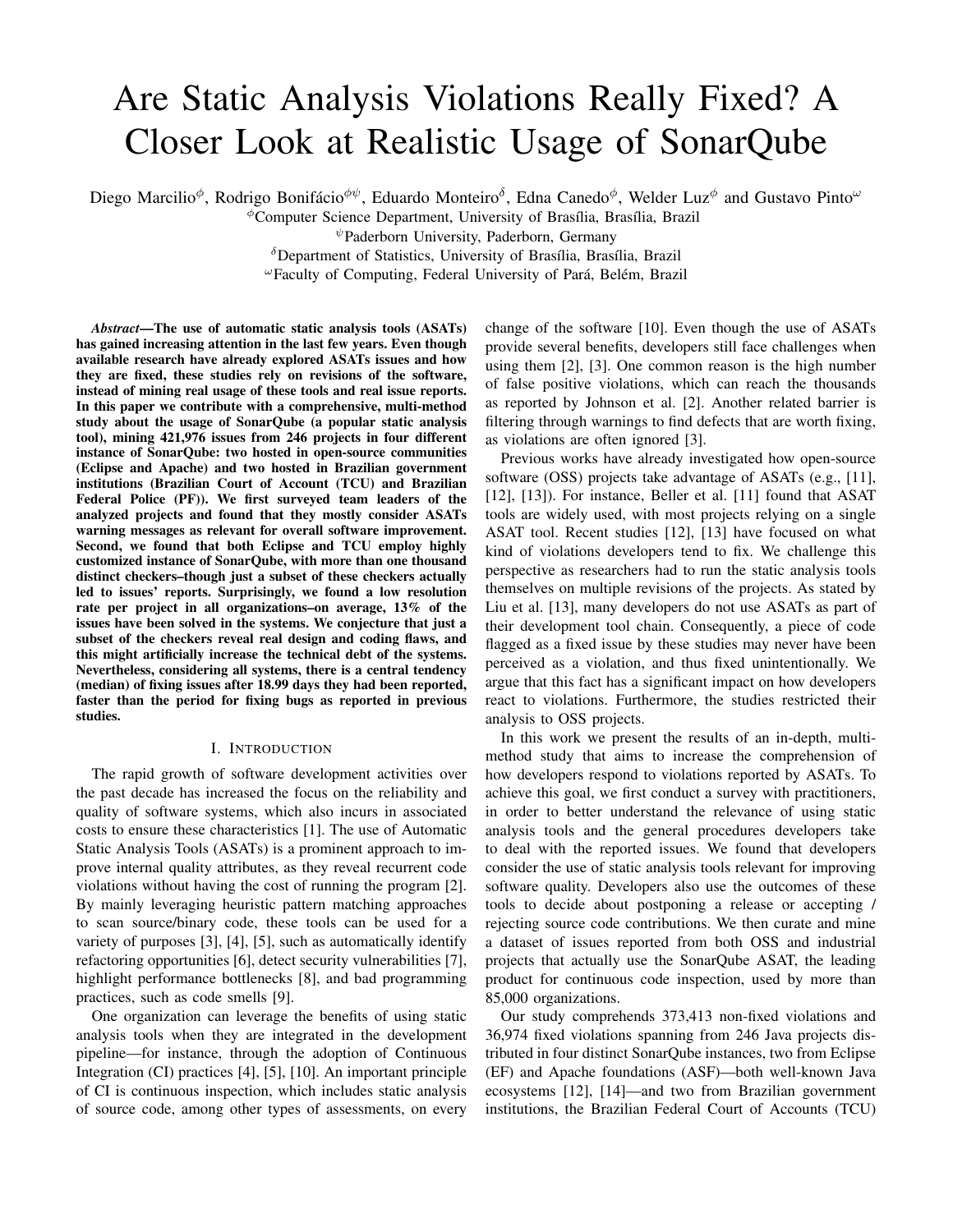and the Brazilian Federal Police (PF). Altogether, in this work we answer questions related to (a) *the perceptions of the reported issues* and (b) *the practices for fixing them*. Accordingly, we present the following contributions:

- We present how experienced practitioners use the reports of a static analysis tool.
- We report the results of an in depth analysis of issues and fixes from four different instances of SonarQube.
- We implement and make available an approach for mining issues from SonarQube.
- We make available an extensive dataset<sup>[1](#page-1-0)</sup> of issues from open-source Java projects.

#### II. BACKGROUND

<span id="page-1-2"></span>Static analysis tools analyze source code without having to run the program [\[15\]](#page-10-3). They aim to capture defects in source code in an anticipated manner, helping ensure higher quality software during its development process [\[2\]](#page-9-1). ASATs can identify important classes of defects that are frequently not found by neither unit tests nor manual inspection [\[16\]](#page-10-4). Moreover, ASATs can be integrated to the development pipeline by a variety of ways, such as on demand, just in time before the source code is stored in a source management system, or continuously during software development activities [\[2\]](#page-9-1). The latter can be achieved through the adoption of continuous integration (CI) practices, specifically by continuous inspection, which includes static analysis of source code [\[10\]](#page-9-9).

Several tools integrate static analysis into development workflows, including SonarQube. SonarQube [\[17\]](#page-10-5) is one of the most adopted code analysis tool in the context of CI environments [\[10\]](#page-9-9), [\[4\]](#page-9-3). It supports more than 25 languages and is used by more than 85,000 organizations. SonarQube includes its own rules and configurations, but new rules can be added. Notably, it incorporates popular rules of other static and dynamic code analysis tools, such as FindBugs and PMD [\[10\]](#page-9-9).

SonarQube considers rules as coding standards. When a piece of code violates a rule, an issue is raised. SonarQube classifies issues by type and severity. Issues' types are related to the code itself [\[12\]](#page-10-0). There are three broad kinds of issues on SonarQube. A Bug occurs when an issue is related to a piece of code that is demonstrably wrong. A Vulnerability occurs when a piece of code could be exploited to cause harm to the system. Finally, a Code smell occurs when an issue represent instances of improper code, which are neither a bug nor a vulnerability.

The severities of issues can also be categorized by their possible impact, either on the system or on the developer's productivity. **Blocker** and **critical** issues might impact negatively the system, with blocker issues having a higher probability compared to critical ones. SonarQube recommended to fix these kind of issues as soon as possible<sup>[2](#page-1-1)</sup>. Major issues can highly impact the productivity of a developer, while **minor** ones have little impact. Finally, info issues represent all issues that are neither a bug nor a quality flaw. In SonarQube, issues flow through a lifecycle, taking one of multiple possible statuses, namely: open, which is set by SonarQube on new issues; resolved, set manually to indicate that an issue should be closed; closed, which is set automatically by SonarQube when an issue is fixed.

## III. STUDY SETTINGS

In this section we describe the settings of our study. We first state the goal of our investigation, and then we present details about the research questions we address and the procedures we take to conduct the study and collect issues from the SonarQube instances.

## *A. Research Goal*

The main goal of this research is to build a broad comprehension about how developers use the static analysis Sonar-Qube tool, as well as to characterize how they respond to the warnings reported by these tools. Differently from previous works [\[12\]](#page-10-0), [\[13\]](#page-10-1), here we focus on both open-source and private organizations.

#### *B. Research Questions*

We conduct a multi-method study to investigate the following research questions:

- (RQ1) What are the practitioners' perceptions about the use of static analysis tools?
- (RQ2) How often developers fix issues found in open-source and private SonarQube instances?
- (RQ3) What are the SonarQube issues that developers fix more frequently?
- (RQ4) How is the distribution of the SonarQube issues? That is, do 20% of the issues correspond to 80% of the fixes? Do 20% of the files lead to 80% of the issues?

To answer RQ1 we use a *survey* approach. We explore whether the use of ASATs is relevant to improve software quality, considering the perspective of practitioners. We also use the answers to RQ1 to support the discussion about the results of the second study.

To answer the remaining questions we use a *mining software repository* approach. The goal in this case is to comprehend the dynamics for fixing issues reported by SonarQube. The last research question might help practitioners to configure static analysis tools properly, and thus avoid a huge number of false-positives. Moreover, it might also help developers plan their activities in a more effective way, reducing the efforts to improve the internal quality of the systems.

We consider different perspectives to answer these questions, including the characteristics of the systems (e.g., legacy or greenfield systems, private or open-source systems) and the type and severity of the issues. The datasets we use in the investigation include issues from four SonarQube instances, two publicly available, and two private ones.

<span id="page-1-0"></span><sup>1</sup><https://doi.org/10.5281/zenodo.2602038>

<span id="page-1-1"></span><sup>2</sup><https://docs.sonarqube.org/latest/user-guide/issues/>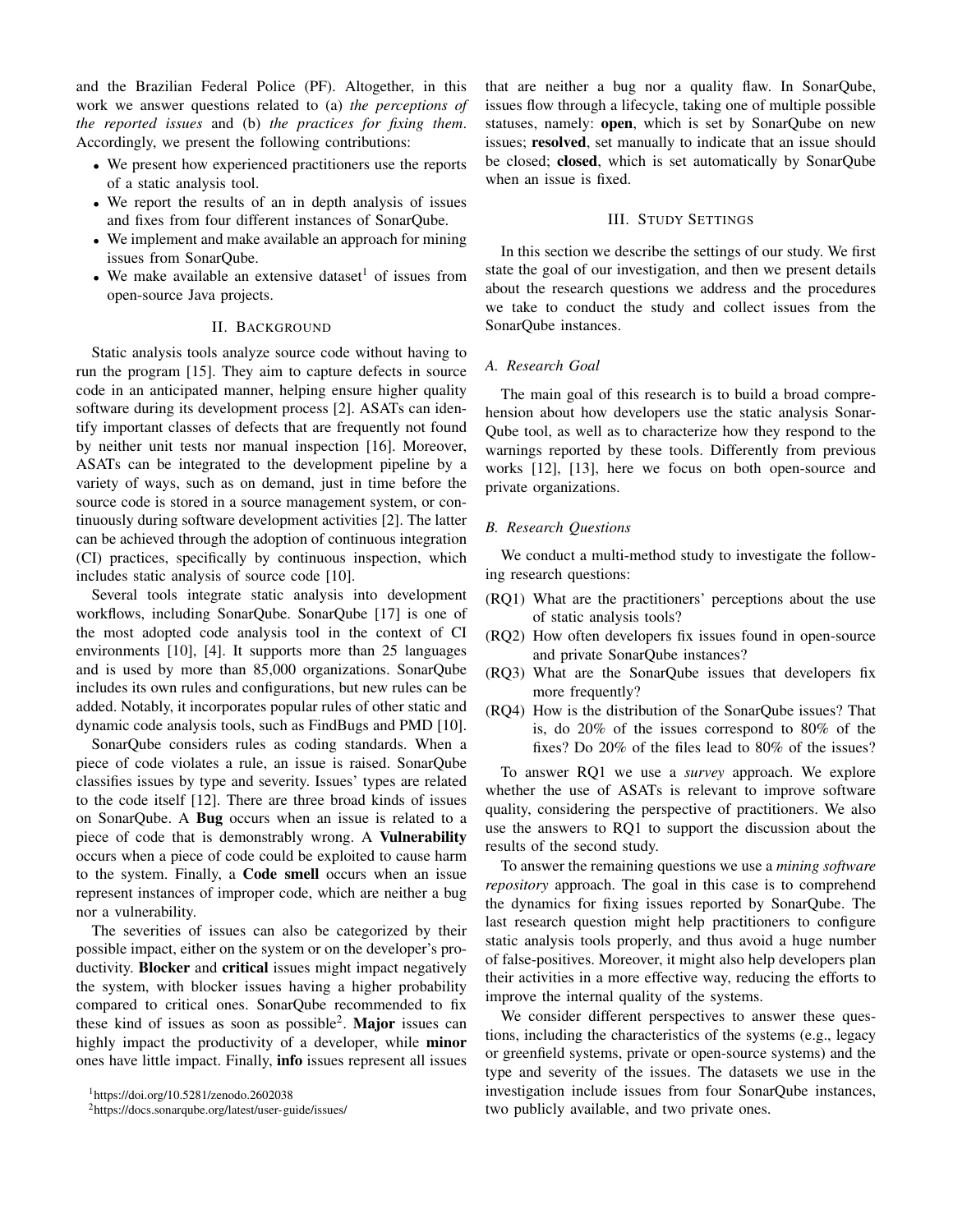TABLE I SURVEY QUESTIONS ANSWERED BY ALL 18 PARTICIPANTS

<span id="page-2-0"></span>

| ID             | <b>Ouestion</b>                                                                                                            |
|----------------|----------------------------------------------------------------------------------------------------------------------------|
| Q1             | Do you agree that warning messages reported by ASATs are relevant for improving the design and implementation of software? |
| Q <sub>2</sub> | How do you fix the issues reported by Automatic Static Analysis Tools?                                                     |
| Q <sub>3</sub> | How often do you use program transformation tools to automatically fix issues reported by Automatic Static Analysis Tools? |
| O4             | How important is the use of program transformation tools to fix issues reported by ASATs?                                  |
| Q5             | How often do you reject pull-requests based on the issues reported by ASATs?                                               |
| O6             | How often do you postpone a release based on the issues reported by ASATs?                                                 |

## *C. Research Methods*

To answer the first research question, we conduct an online survey with developers from the four organizations in which we focus our study. We asked 6 closed questions (see Table [I\)](#page-2-0) mainly using a Likert scale [\[18\]](#page-10-6). For the OSS foundations we asked for participation on mailing lists, while for the private organizations we reached our personal contacts. The survey was available for approximately one month. Participation was voluntary and all the participants allowed the researcher to use and disclose the information provided while conducting the research. The estimated time to complete the survey was 12- 15 minutes. 18 developers, from 81 unique visits (completion rate of 23%), answered all questions of our questionnaire.

The majority of the participants identified themselves, although it was not mandatory. Among the respondents, 50% have more than ten years of experience in software development, 27.77% have between four and ten years, and 22.23% have under four years. Regarding the time using ASATs, 33.33% have more than four years, and the remaining 66.67% have under than four years.

To investigate the practices for fixing issues  $(RQ2) - (RQ4)$ , we mine four different SonarQube repositories. We focus on projects from [Eclipse Foundation](https://www.eclipse.org/org/) (EF) and [Apache Software](https://www.apache.org/foundation/) [Foundation](https://www.apache.org/foundation/) (ASF). This decision is based on the work of Izquierdo and Cabot [\[14\]](#page-10-2), which analyzes 89 software foundations in OSS development and both EF and ASF were the largest in terms of projects they support (216 for EF and 312 for ASF). Moreover, their projects are known for high quality and wide adoption in the OSS community [\[12\]](#page-10-0).

Our private datasets from Brazilian government institutions are selected not only due to convenience (we got permission to mine their issue databases), but also because they represent a heterogeneous context. TCU does inhouse development whereas PF mostly outsources. More important to this work, they both enforce conformity to SonarQube quality checks in their development processes. We restricted our analysis to the Java programming language, since it is the programming language used in the majority of projects available in the selected OSS foundations [\[19\]](#page-10-7) and is also the primary programming language used in the private datasets. In addition, [SonarQube](https://www.sonarsource.com/products/codeanalyzers/sonarjava.html) has a very mature analysis for Java projects, with more than 525 rules.

We leverage statistical techniques during the analysis of this study, including exploratory data analysis (considering plots and descriptive statistics) and hypothesis testing methods. In particular, we use the non-parametric Kruskal-Wallis hypothesis testing [\[20\]](#page-10-8) to understand whether or not the severity of a given issue influences the interval in days of the fix. We also use the Dunn test [\[21\]](#page-10-9) to conduct a multiple comparison of the means. We chose non-parametric methods because our data does not follow a normal distribution. As such, we used the Spearman's rank correlation test [\[22\]](#page-10-10) to investigate the correlation between variables.

## *D. SonarQube Data Collection*

We implement a tool $3$  that is able to extract several data from SonarQube instances. The data collection is done by querying the API provided in the instance itself. One challenge hidden in this activity is to deal with distinct versions of [SonarQube,](https://www.sonarqube.org/downloads/) as parameters and responses differ from versions with large disparities. We found that OSS projects rely on older versions of SonarQube: EF uses 4.5.7 (major version from September, 2014) and ASF uses 5.6.3 (major version from June, 2016). Interestingly, those are Long Term Support (LTS) versions. The private instances rely on newer versions (the 7.x, released after 2018). None of them is a LTS version though, although they can be queried in the same fashion. The data collection took place during the months of November / December of 2018, though we updated the datasets also in January 2019.

For each SonarQube instance, we gather data for rules, projects, and their issues. As aforementioned, rules indicate whether instances use customized rules or not. Even though SonarQube encompasses rules from other ASATs, such as FindBugs and CheckStyle, we found that EF and TCU use a significant number of customized rules from these ASATs. We filter out 28 projects to remove branches that are considered as projects in SonarQube, a situation particular in the TCU's repository. The next step collects issues: open, fixed, won't fix, and false-positives. To filter out non-desired projects, such as toy projects, inactive and demos [\[23\]](#page-10-11), we apply a filter to consider only projects with at least one Java fixed issue. We removed 31 projects from EF, 21 from ASF, 62 from PF and 157 from TCU when applying this filter. Table [II](#page-3-0) presents an overview of the whole dataset.

Overall we collected data from 246 Java software projects. Altogether, these software projects employed 4,319 rules (2,086 distinct ones). Still, these projects had reported a total

<span id="page-2-1"></span><sup>3</sup><https://github.com/dvmarcilio/sonar-issues-miner>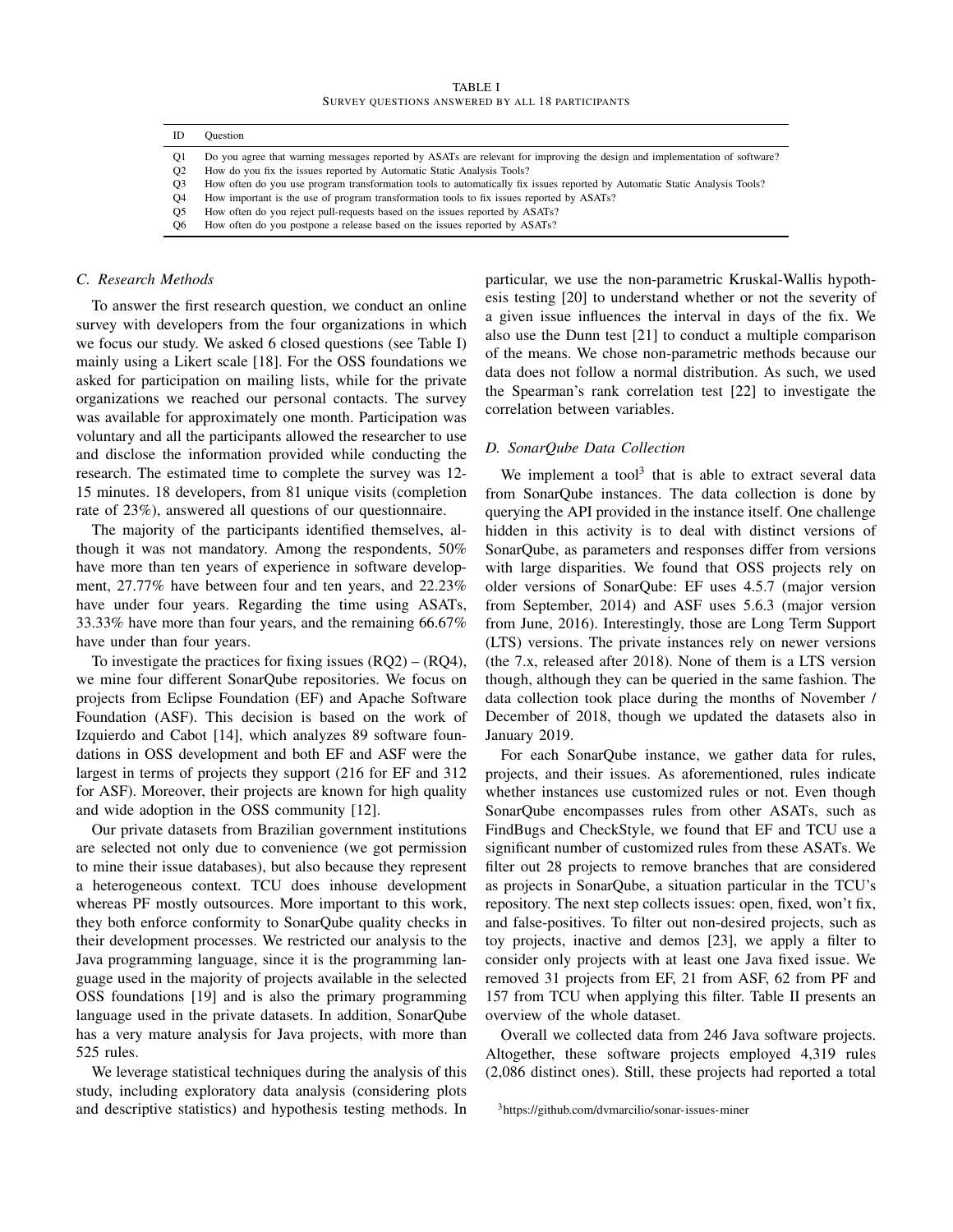<span id="page-3-0"></span>TABLE II OVERVIEW OF THE COLLECTED DATA. THE LAST COLUMN INDICATES QUANTITY OF (W)ON'T (F)IX AND (F)ALSE-(P)OSITIVE ISSUES.

| Org.       | Rules              | Projects | Filtered<br>Projects | Open<br>Issues | Fixed<br><b>Issues</b> | $WF + FP$      |
|------------|--------------------|----------|----------------------|----------------|------------------------|----------------|
| EF         | 1.493              | 95       | 64                   | 29.547         | 6.993                  | 952            |
| ASF        | 397                | 48       | 27                   | 136.235        | 16.731                 | 10,168         |
| <b>TCU</b> | 1.998              | 283      | 98                   | 165,304        | 10,021                 | 467            |
| PF         | 530                | 119      | 57                   | 42.327         | 3,229                  | $\overline{c}$ |
| Total      | 2.086 <sup>a</sup> | 545      | 246                  | 373.413        | 36,974                 | 11,589         |
|            |                    |          |                      |                |                        |                |

<sup>a</sup> Distinct rules

of 421,976 issues (373,413 labeled as open, 36,974 as fixed, and 11,589 as won't fix or false positive).

## IV. STUDY RESULTS

In this section we present the main findings of our research, answering the general research questions we investigate.

# *A. What are the practitioners' perceptions about the use of static analysis tools? (RQ1)*

The findings from our survey indicate that: (a) developers consider ASATs warnings as relevant for overall software improvement (Q1), and (b) developers typically fix the issues along the implementation of bug fixes and new features (Q2), i.e., without creating specific tasks / branches for fixing the reported issues. Perhaps due to the small effort to fix part of the issues, this task does not become a first class planned activity, and thus may not require their own development branches.

More than 80% of the respondents said that they agree or strongly agree that the issues reported by ASAT tools are relevant for improving the design and implementation of software (Q1), as shown in Figure [1.](#page-4-0) Moreover, as Figure [2](#page-4-1) shows, only 22.22% reject pull-requests based on the issues reported (Q5), and 50% never or rarely postpone a release based on the issues reported (Q6).

We find an apparent contradiction between the importance that developers claim ASATs and program transformation tools to automatically fix issues have  $(Q4)$ , and how these tools are used by them during the software development process (Q3), we detail it in the next two paragraphs. Regarding the use of transformation tools to automatically fix issues reported by ASATs, more than 60% said that they consider them important or very important (see Figure [3\)](#page-4-2). But, when asked about how often they actually use this type of tool for this purpose, only 22.22% answered very often, against 66.66% never or rarely, as shown in Figure [2.](#page-4-1) This might indicate that issues are not always solved in batch, which would benefit from the use of automatic program transformation tools. This also suggests that it would be worth to develop program transformation tools that address issues reported by static analysis tools and that could be integrated into continuous integration workflows.

<span id="page-3-1"></span>TABLE III DESCRIPTIVE STATISTICS RELATED TO THE NUMBER OF DAYS FOR FIXING ISSUES

| Organization | Median | Mean   | Sd     |
|--------------|--------|--------|--------|
| ЕF           | 24.59  | 299.11 | 435.19 |
| ASF          | 6.67   | 222.16 | 298.73 |
| TCU          | 47.14  | 282.60 | 435.43 |
| PF           | 153.81 | 216.60 | 241.31 |

# *B. How often developers fix issues found by SonarQube? (RQ2)*

To answer this research question we first investigate the interval in days between the date a given issue was created and the date it was closed. Here we only consider the 36,974 fixed issues (8.76% of all issues). The issues that developers quickly fix might represent relevant problems that should be fixed in a short period of time or could be a potential target for automation.

Figure [4](#page-4-3) presents some descriptive statistics, considering the four organizations. Considering all projects, the median interval in days for fixing an issue is 18.99 days. There is a (median) central tendency of ASF developers to fix issues in 6.67 days (more details in Table [III\)](#page-3-1). Interestingly, the industrial projects studied take much longer to fix the SonarQube reported issues, when compared to the OSS studied projects. In a previous work, Panjer and colleagues reported that Eclipse bugs are fixed in 66.2 days on average [\[24\]](#page-10-12). Here we found that developers spend on average more time to fix issues reported by SonarQube (see Table [III\)](#page-3-1). In addition, we found 10,749 issues (29% of them) that were fixed after one year of the report—many of them are considered major issues (see Figure [7\)](#page-5-0). These "long to be fixed" issues were found across all four organizations (ASF: 4,760, EF: 2,310, TCU: 2,954, PF: 726). It is also important to note that almost 50% of the open issues have been reported more than one year ago.

*Altogether, our first conclusion is that the number of fixes is relatively small (8.77% of the total of issues), a lower value than reported by previous research. Developers often fix the issues in a reasonable time frame (median is 18.99 days), also a shorter period than previously reported periods for both bugs and ASATs violations. In addition, we found that almost one-third of the fixes occurs after one year the issue had been reported.*

We used the approach proposed by Giger et al. [\[25\]](#page-10-13) for classifying the resolutions time. It has only two status: *Fast* (fix interval  $\leq$  median time to fix) and *Slow* (fix interval  $>$ median time to fix). Since the median interval for fixing an issue is 18.99 days, we used this information to characterize our dataset of fixed issues in the plot of Figure [5.](#page-4-4) As one could see, most fixes (55%) related to ASF projects present a *Fast* resolution while the PF organization presents the slowest scenario, with 66% of its resolutions being considered *Slow*.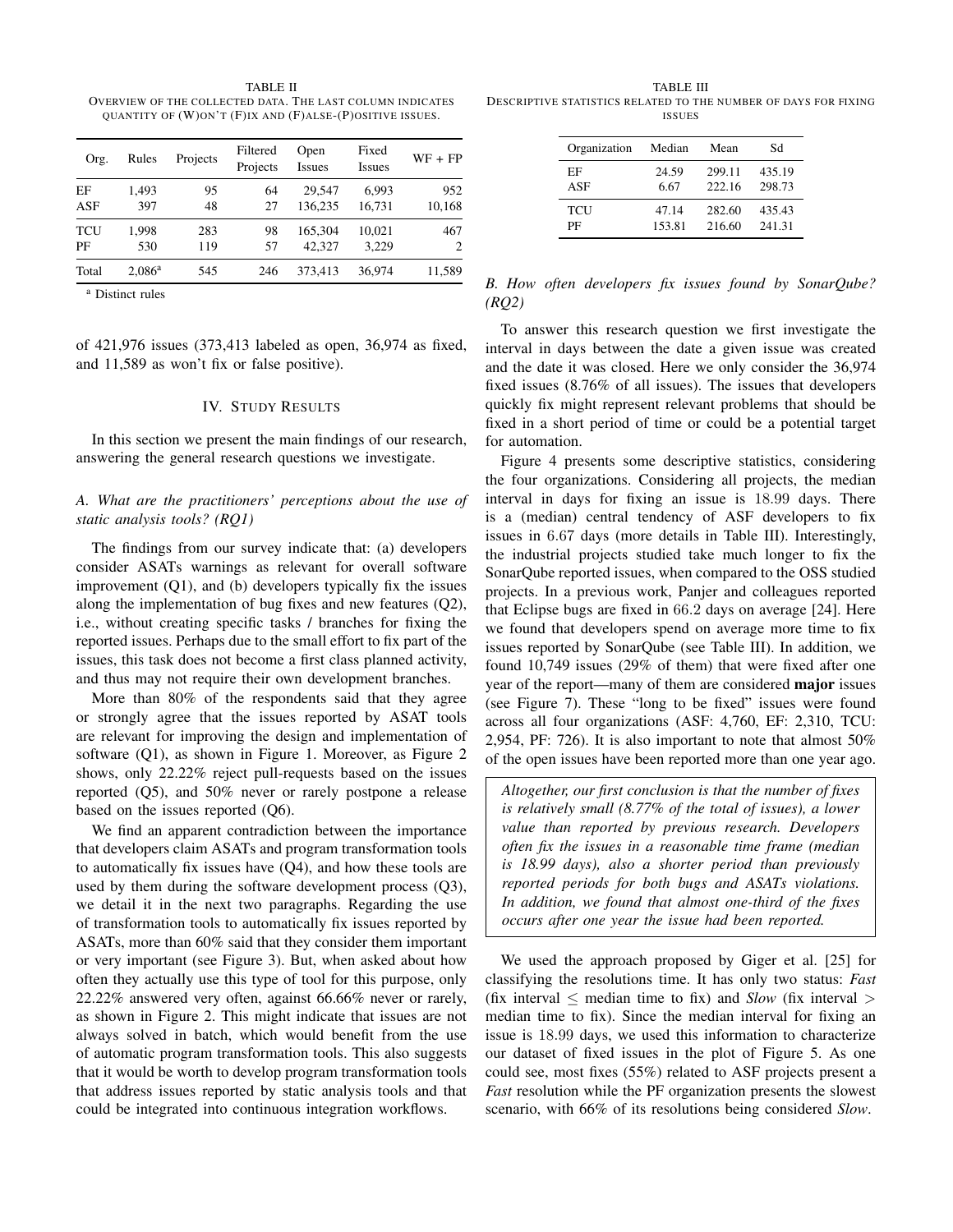

<span id="page-4-0"></span>Fig. 1. Do you agree that warning messages reported by ASAT tools are relevant for improving the design and implementation of software? (Q1)



<span id="page-4-1"></span>Fig. 2. Survey responses on whether respondents postpone a release (Q6), reject pull-requests (Q5), or use transformation tools (Q3).



<span id="page-4-2"></span>Fig. 3. How important is the use of program transformation tools to fix issues reported by ASATs? (Q4)

To better understand why the reported issues are taking too long to be fixed at PF, we present a closer look at PF issues resolutions in Table [IV.](#page-4-5)

In our collaboration with PF, we found out that they work on two lines of software projects: one that maintains



<span id="page-4-3"></span>Fig. 4. Descriptive statistics with the interval in days to fix reported issues (grouped by organization)



<span id="page-4-4"></span>Fig. 5. Speed resolutions of the organizations

<span id="page-4-5"></span>TABLE IV SPEED RESOLUTIONS FOR PF'S DIFFERENT LINES OF SOFTWARE DEVELOPMENT PROJECTS

| Projects category       | Fix Class               | Total         |
|-------------------------|-------------------------|---------------|
| Greenfield <sup>a</sup> | <b>Fast Resolutions</b> | 794 (24,6%)   |
| Greenfield              | Slow Resolutions        | 1068 (33,1%)  |
| Legacy <sup>b</sup>     | <b>Fast Resolutions</b> | 305 $(9,4\%)$ |
| Legacy                  | Slow Resolutions        | 1062 (32,9%)  |

26 projects <sup>b</sup> 31 projects

and evolves legacy software systems (mainly developed in Java 6), and another one that develops greenfield software systems, working with newer technologies (e.g., Java 8). This particular greenfield line of work also follows agile practices with monthly deliveries. Our analysis confirms the intuition that greenfield projects fix issues faster, and also have more issues fixed in total (1,862 for 26 greenfield projects *vs* 1,367 for 31 legacy projects). Conversely, legacy projects have a significantly larger number of open issues (27,599 *vs* 14,728 from greenfield projects).

Moreover, we also investigate whether or not the "severity" of the issues influences the interval in days for fixing the reported problems (see the boxplots in Figure [8\)](#page-5-1). To further investigate this aspect, we executed the non-parametric *Kruskal-*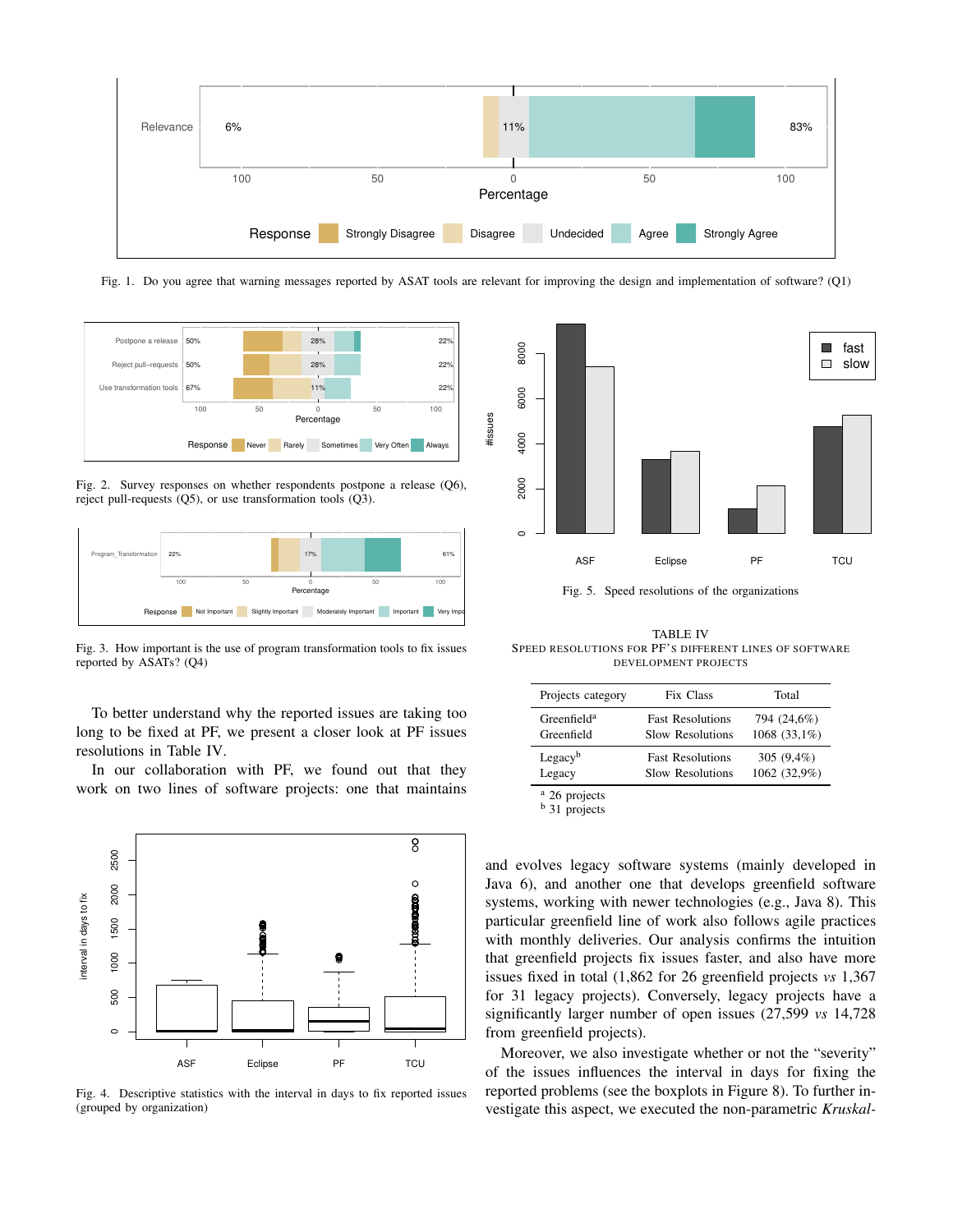*Wallis test* and the *Dunn test* method for comparing mean differences, which (a) reveal that the severity factor influences the time for fixing issues (p–value  $\lt 2.2e^{-16}$ ), and (b) give evidence that the Blocker and Minor severity categories are fixed in less time than the other categories. Figure [6](#page-5-2) shows the outcomes of the *Dunn test*. We actually found surprising the observation that Minor issues have been fixed faster than Major and Critical issues. A possible reason might be that Minor issues are simpler to solve than the other issues.

| Col Mean-                                        |                                            | Row Mean   BLOCKER    CRITICAL           INFO                                                  |  | MAJOR |  |  |
|--------------------------------------------------|--------------------------------------------|------------------------------------------------------------------------------------------------|--|-------|--|--|
| CRITICAL   -10.48                                | $0.0000*$                                  |                                                                                                |  |       |  |  |
|                                                  | $INFO$ $-9.83$ $-0.32$<br>$0.0000*$ 0.3717 |                                                                                                |  |       |  |  |
|                                                  |                                            | MAJOR   -3.19 23.13 14.30<br>$0.0007*$ 0.0000 $*$ 0.0000 $*$                                   |  |       |  |  |
|                                                  |                                            | MINOR   -0.69 29.67 18.60 12.48<br>$1\quad 0.2445\qquad 0.0000* \qquad 0.0000* \qquad 0.0000*$ |  |       |  |  |
| alpha = $0.05$<br>Reject Ho if $p \leq a$ lpha/2 |                                            |                                                                                                |  |       |  |  |

<span id="page-5-2"></span>Fig. 6. Mean differences of the interval in days to fix issues, considering the severity of the issues

*Blocker and Minor issues are solved faster than the other*

*categories.*



<span id="page-5-0"></span>Fig. 7. Number of issues fixed after one year they had been reported

In order to further investigate our first research question, we also considered the frequency in which developers fix the issues reported by SonarQube. To this end, we computed a number of metrics for each project P.

- MinDate(P) The first date an issue have been reported for a project P.
- MaxDate(P) The last date an issue have been reported for a project P.



<span id="page-5-1"></span>Fig. 8. Descriptive statistics with the interval in days to fix reported issues (grouped by severity)

- Interval(P) The difference between the *max* and *min* dates for a project P (computed as  $MaxDate(P)$  –  $MinDate(P) + 1$ .
- ODD(P) The number of distinct dates in which at least one issue has been opened in a project P.
- FDD(P) The number of distinct dates in which at least one issue has appeared as fixed in a project P.
- OpenFreq(P) The frequency in the interval where at least one issue have been opened in a project  $P$  (computed as  $ODD(P) * 100/Interval(P)$ .
- FixFreq(P) The frequency in the interval where at least one issue have been fixed in a project  $P$  (computed as  $FDD(P) * 100/Interval(P)$ ).

Table [V](#page-6-0) summarizes some descriptive statistics related to these metrics. Based on **Interval** $(P)$ , it is possible to realize that most projects in our dataset are using SonarQube for at least one year (median of Interval(P) is 415 days). Considering the full interval in days where the projects were using SonarQube, on average, issues have been reported in 15.47% of the days. A possible explanation is that, when a project starts using a static analysis tool (like SonarQube), several issues are reported at once. After that, while the development of a system makes progress, the frequency in which new flaws are introduced and reported becomes sparse (with seasonal peaks where many flaws are reported). Surely, this might also indicates either that SonarQube is not integrated into the development processes or that there is a lack of activity.

More interesting is that issues are less frequently fixed than they are reported—that is, on average, we found fixes in 9.91% of the days between  $MinDate(P)$  and  $MaxDate(P)$ for a given project  $P$ . We investigate the correlation (using the Spearman's method) between the total of distinct days the issues have been fixed  $(FDD(P))$  and the total number of fixed issues of a project P. We find a moderate correlation within all organizations (EF with the least has 0.59, whereas ASF had the maximum of 0.69). This does not support the argument that issues are often fixed in "batch". Batch examples in the ASF ecosystem are projects *LDAP API*, with 15 distinct dates and 6,832 fixed issues, and *Myfaces*, with 7 distinct dates and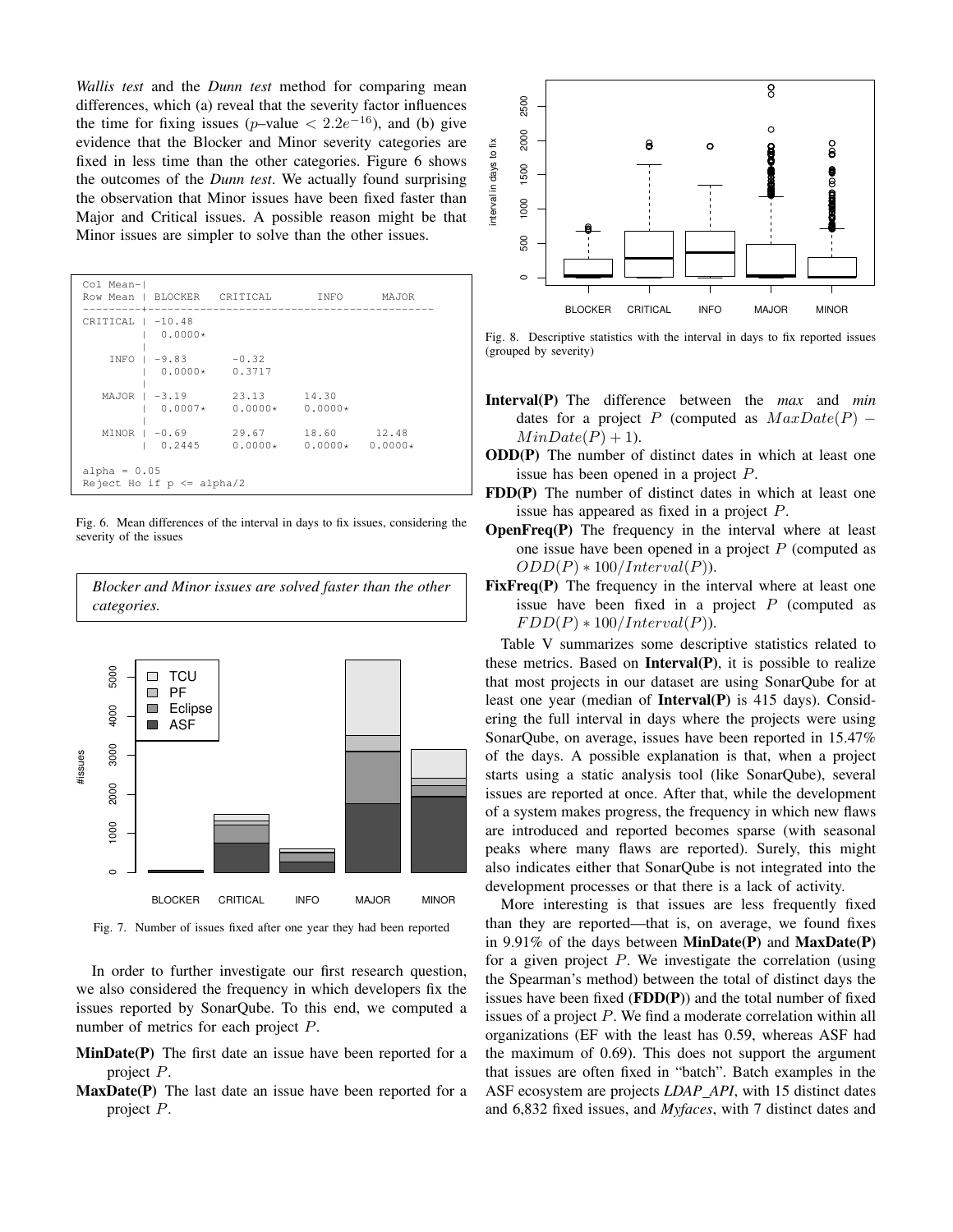<span id="page-6-0"></span>TABLE V SOME DESCRIPTIVE STATISTICS RELATED TO THE FREQUENCY BASED **METRICS** 

| Metric      | Median   | Mean      | SD.    |
|-------------|----------|-----------|--------|
| Interval(P) | 415 days | 667 days  | 772.71 |
| OpenFreq(P) | 4.71%    | $15.47\%$ | 26.07% |
| FixFreq(P)  | 0.67%    | 9.91%     | 25.61% |

*Therefore, the frequency in which new issues are either reported or fixed is relatively sparse, which might indicates that (1) SonarQube is not part of continuous integration workflows or that (2) developers do not act immediately when a new issue arises. Based on our findings, we can conclude that developers rarely fix issues reported by SonarQube.*

Finally, we also investigate if there are specific days in which developers fix more issues. To this end, we collect the total number of issues fixed in each day of the week for each organization. Table [VI](#page-6-1) reports the results. We found many fixes of TCU appearing on Saturdays (22.5% of them) and many fixes of the Eclipse Foundation appearing on Sundays (22.8%). Overall, 12.4% of the fixes occurred during the weekends (EF: 40%, ASF: 3.3%, TCU: 25.9%, and PF: 0%). Contrasting to the other organizations whose fixes appear more frequently during the weekdays. Actually, PF does not have any issues fixed on the weekends.

TABLE VI ISSUES FIXED PER DAY OF THE WEEK

<span id="page-6-1"></span>

| Org.       | Sun      | Mon   | Tue   | Wed   | Thu   | Fri   | Sat      |
|------------|----------|-------|-------|-------|-------|-------|----------|
| EF         | 1.294    | 1.284 | 605   | 1.132 | 923   | 1.031 | 699      |
| ASF        | 383      | 724   | 7.470 | 1.520 | 5.515 | 961   | 158      |
| <b>TCU</b> | 218      | 1.015 | 1.390 | 1.874 | 2.253 | 1.428 | 1.843    |
| PF         | $\Omega$ | 949   | 78    | 1.400 | 219   | 583   | $\Omega$ |
| Total      | 1.895    | 3.972 | 9.543 | 5.926 | 8.910 | 4.003 | 2.700    |

# *C. What are the SonarQube issues that developers fix more frequently? (RQ3)*

In our study we mined 36,974 fixed issues from all organizations. Even though the number of fixed violations is significantly low in comparison to the number of open violations, we still find some open issues that are worth fixing. To answer this research question, we studied the rules associated to the reported issues. [Eclipse](https://jira.sonarsource.com/browse/SONARJAVA-1717) employs a deprecated rule by the SonarQube team which says that *Cycles between packages should be removed*. Since this rule is frequently fixed on EF's dataset, we introduce the type *Deprecated* to classify it. We found that both EF and ASF modify configurations for rules, either activating/deactivating rules, or changing rules severities. For instance, EF deactivates the rule *Useless imports*

<span id="page-6-2"></span>TABLE VII MOST FREQUENTLY FIXED ISSUES BY TYPE IN EACH ORGANIZATION

| Org.  | Code Smell     | Vulnerability  | Bug            | Deprecated    |
|-------|----------------|----------------|----------------|---------------|
| EF    | 2,533          | 399            | 116            | 3,945         |
| ASF   | 15,077         | 322            | 1,332          |               |
| TCU   | 8,837          | 677            | 507            |               |
| PF    | 2,968          | 60             | 201            |               |
| Total | 29,415 (79.6%) | $1,458(3.9\%)$ | $2,156(5.8\%)$ | 3,945 (10.7%) |

*shoud be removed*, which is the 10th most fixed rule in our dataset. As a result, this rule is not related to any violations in EF.

At first, we quantify all fixed issues from all organizations' projects. We then classify them by their type, as shown in Table [VII.](#page-6-2) It is possible to see that *Code Smells* are responsible for a high percentage (almost 80%) of all fixed issues. As we show in Table [VIII,](#page-6-3) *Minor* issues are responsible for 21% of the fixed issues, and *Info* issues for 2.5%. We also find contrasting results regarding vulnerabilities as in our study: they represent approximately 4% of the total number of fixes, when compared to  $0.2\%$  and  $0.5\%$  reported in [\[12\]](#page-10-0) and [\[13\]](#page-10-1), respectively.

<span id="page-6-3"></span>TABLE VIII MOST FREQUENTLY FIXED ISSUES CLASSIFYING SEVERITY TO TYPE

| Severity | Code Smell | Vulnerability | Bug | Deprecated | Total           |
|----------|------------|---------------|-----|------------|-----------------|
| Major    | 19,732     | 496           | 972 | 3.945      | 25,145 (68%)    |
| Minor    | 7,683      | 53            | 91  |            | $7,827(21.2\%)$ |
| Critical | 943        | 883           | 697 |            | $2,523(6.8\%)$  |
| Info     | 944        | 6             |     |            | 950 (2.6%)      |
| Blocker  | 113        | 20            | 396 |            | 529 (1.4%)      |

Table [IX](#page-8-0) presents the ten most frequently fixed issues. It is worthy noting that the five most fixed *Minor* issues correspond to almost 17% of the total fixed issues. Not surprisingly, *Code Smells* and *Major* issues are prevalent in the selection. Although code smells is the most fixed issues type, it is also responsible for the ten most frequent open issues, with six of them having a Major severity. Since Major issues can highly impact developers of a system (see [II\)](#page-1-2) and also represent a predominantly large portion (68%) of the fixed issues, we question whether ASATs issue prioritization is as ineffective as reported in related works [\[13\]](#page-10-1), [\[26\]](#page-10-14).

We find that a frequently fixed issue does not incur in high fixing rate. We found that two issues, *Sections of code should not be commented out* and *Generic exceptions should never be thrown*, are also present in the ten most common opened issues. If we consider 20 issues for both most fixed and most opened, there are 9 common issues between the two lists.

Finally, we investigate the occurrence of *Won't fix* and *False-positive* issues. We argue that marking an issue as one of these resolutions is similar to the process of fixing a violation. The developer has to filter the specific issue among all others, assess if it truly represents a quality flaw worthy of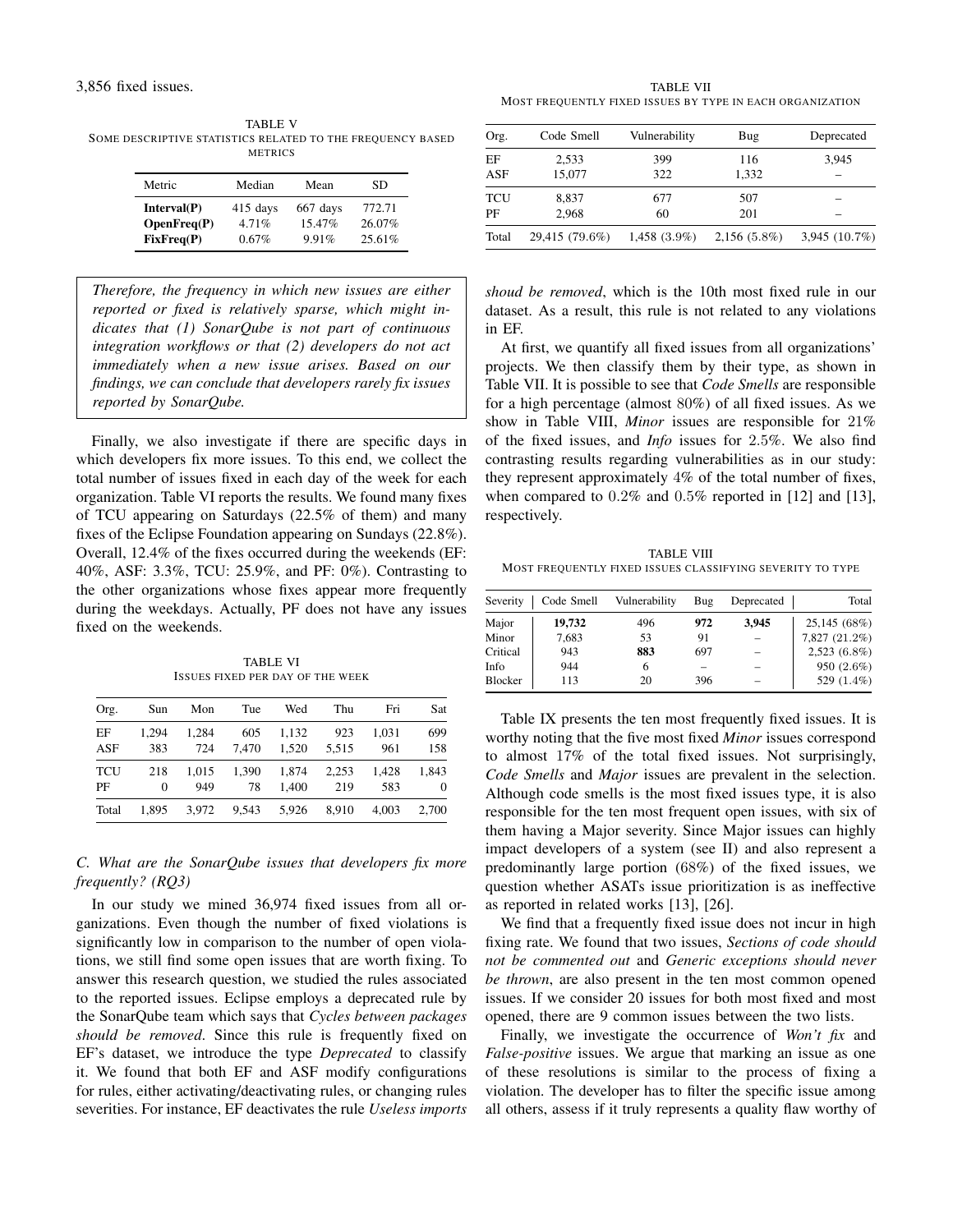fixing, and then she must take an action. With that in mind, developers do tend to flag issues as won't fix and/or falsepositive. Apache's projects flagged a total of 10.168 issues with these resolutions. We encounter similar findings when comparing ASF's ten most issues flagged as won't fix/falsepositive and the foundation's ten most opened issues. There is a common subset of 5 issues among the two. These findings suggests that no rule is always fixed, regardless of context. Developers seem to consider other factors to decide whether to fix an issue or not.

*Code smells and Major issues are highly prevalent among most of all issues' types and severities. We found common issues among the top ten most fixed, wont't fix / false-positive, and opened issues. This suggests that developers consider a variety of factors when deciding whether to fix an issue.*

EF and TCU SonarQube instances have a large number of customized rules. When comparing those rules to rules that are available in a fresh SonarQube installation, EF has 1.163 additional rules, and TCU has 1.533. Nonetheless, we found that just a subset of these rules actually lead to issues' reports. Overall, 122 unique rules are associated to fixed issues in EF, with 104 custom rules, which represents 7% of the total of custom rules. In TCU 250 unique rules are associated to fixed issues, with 141 custom rules, or 9% of TCU's custom rules.

## *D. How is the distribution of the SonarQube issues? (RQ4)*

Taking into account the results of the previous section, here we answer our fourth research question, which investigates the concentration of the rules (20% of the rules correspond to 80% of the fixes) and the concentration of the files (20% of the files concentrate 80% of the issues). Answering to this question might help practitioners (a) to select a subset of rules that should be fixed (for instance, due to its relevance for source code improvement or easiness of fixing) or (b) to concentrate quality assurance activities in certain files of a project.

Considering all projects, we found a total of 412 rules having at least one fix. In this way, we consider the 82 most frequent fixed rules to answer RQ4—where 82 corresponds to 20% of the 412 rules. These 82 rules are related to 32,717 fixes. Since our dataset comprises 36,959, the 20% most frequent fixed rules correspond to 88.52% of all fixed issues. We publish this list of most frequent fixed rules in the paper's website (omitted here due to the blind review process).

We further analyse our dataset to verify which projects follow the distribution *20% of the rules correspond to 80% of the fixes)*. To avoid bias due to a small number of fixes, we constrain our analysis to projects having at least 16 fixes and 190 files (the median number of fixes and files per project, respectively), leading to a total of 80 projects. We found 62 projects (77.5%) in the rule 20% of the rules correspond to 80% of the fixes, which suggests that it would be possible to reduce the number of reported issues (and avoid false-positives and issues that would not be fixed) by correctly configuring SonarQube to report a relatively small subset of all rules those issues that are more likely to be fixed.

Another recurrent question that arises in the literature [\[27\]](#page-10-15), [\[28\]](#page-10-16), [\[29\]](#page-10-17) is whether or not 20% of the modules (files) are responsible for 80% of the issues (bugs in the existing literature). Investigating this issue might not only help managers to concentrate quality assurance activities on a subset of the modules of a project, but also might open new research directions to predict which files are more expected to present design flaws. More precisely, here we investigate if 20% of the files of each project (with at least 16 fixes and 190 files in our dataset) concentrate at least 80% of the issues. Interesting, we did not find any project satisfying this distribution. Considering the median statistic, the top 20% of files containing more issues represent 35.79% of all issues of a project (mean: 37.23 and max: 63.37). Comparing with the literature aforementioned, which suggests a higher concentration of bugs, we can conclude that static analysis issues are more widespread throughout the modules of a system than bugs.

*We found that 20% of the rules correspond to 80% of the fixes, and that the issues reported by static analysis tools are not localized in a relatively small subset of the files of the projects.*

## V. DISCUSSION

Our findings show contrasting results at first. Practitioners find ASATs reports relevant to the software development process, and, in some situations, reject pull-requests or even postpone the release of a software based on the outcomes of these tools.

Our investigation also reveals that the resolution time for fixing issues is faster than the time previously reported for fixing bugs. Although these results strongly support that developers indeed use ASATs and take their warnings in consideration, we find that fixed issues only represent 8.76% of the 421,976 mined issues, which suggests that not all issues are relevant to developers, as supported by the finding that 20% of the rules correspond to 80% of the fixes.

Our results also indicate that practitioners can greatly benefit from the usage of ASATs if they properly configure them to mostly consider rules that they find relevant and are more likely to fix. This might help to control the pressure related to the technical debt of the systems, often calculated using ASAT reports. Developers could also benefit from tool support to fix ASATs issues, since most of them consider important the use of tools that provide automatic fixes, but at the same time most never or rarely use them. We envision that our findings, such as the big prevalence of fixed *Code Smells* and Major issues, can provide insights to tools developers.

Our findings still unfold several unanswered observations pertaining to the comprehension on how developers fix and perceive ASAT issues. An organization, or a particular team or project, might have a policy to fix all major issues, thus impacting on which kind of violations are fixed. In cases that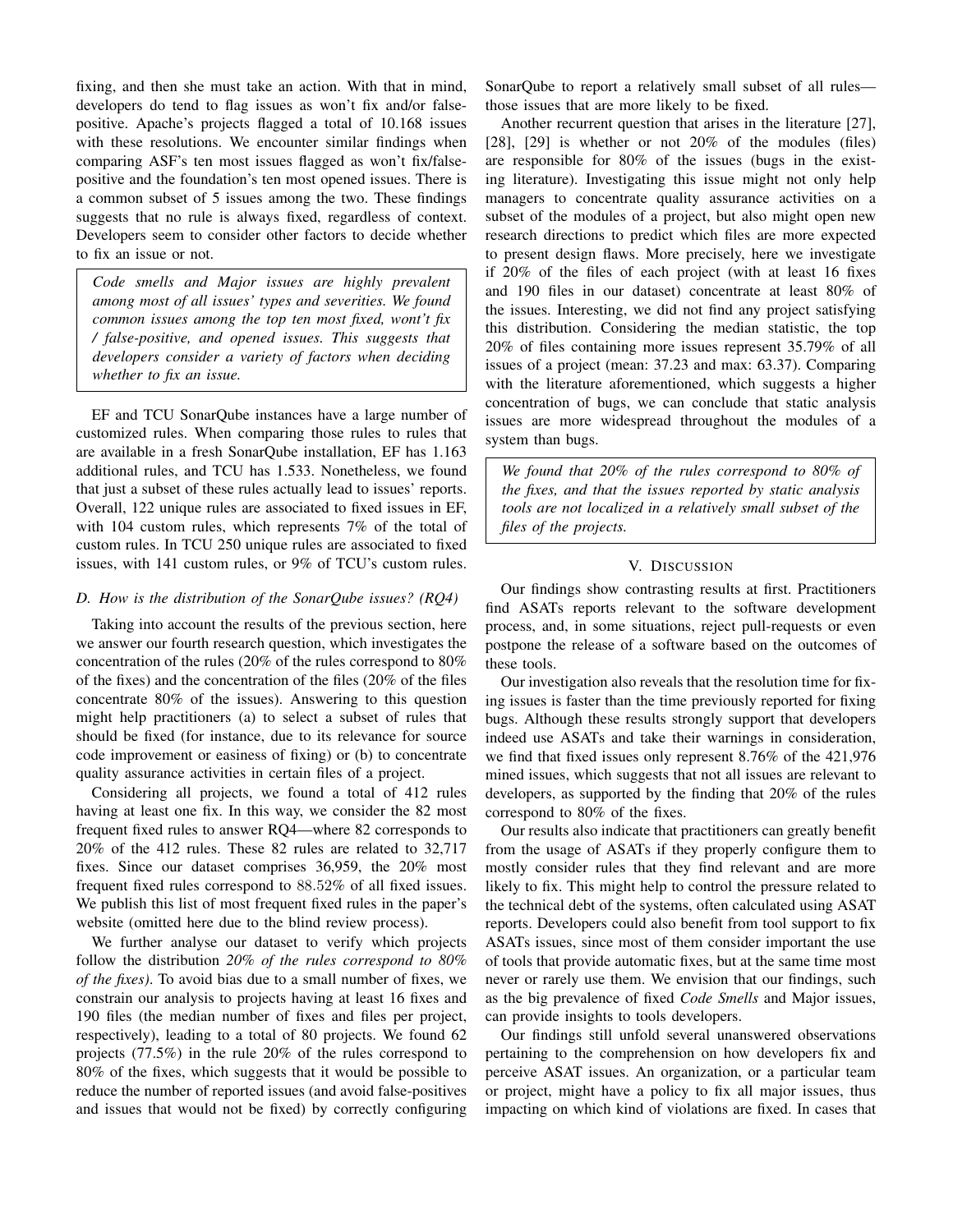TABLE IX MOST FREQUENTLY FIXED ISSUES IN ALL ORGANIZATIONS

<span id="page-8-0"></span>

| Issue                                                                                         | Type      | Severity | Count          | EF             | ASF             | PF             | TCU             |
|-----------------------------------------------------------------------------------------------|-----------|----------|----------------|----------------|-----------------|----------------|-----------------|
| Cycles between packages should be removed                                                     | $D^a$     | Major    | 3,945(10.7%)   | $3,945(100\%)$ | $0(0\%)$        | $0(0\%)$       | $0(0\%)$        |
| Checked exceptions should not be thrown                                                       | $CS^b$    | Major    | $2,053(5.5\%)$ | $0(0\%)$       | $0(0\%)$        | $0(0\%)$       | $2,053(100\%)$  |
| Sections of code should not be commented out                                                  | <b>CS</b> | Major    | $1,903(5.1\%)$ | $182(9.6\%)$   | $1,014(53.3\%)$ | 364 $(19.1\%)$ | 343 (18%)       |
| The diamond operator should be used                                                           | CS        | Minor    | 1,871(5%)      | $0(0\%)$       | 1,716 (91.7%)   | 155(8.3%)      | $0(0\%)$        |
| Nested code blocks should not be used                                                         | CS.       | Minor    | $1,380(3.7\%)$ | $0(0\%)$       | 1,374 (99.6%)   | $6(0.4\%)$     | $0(0\%)$        |
| throws declarations should not be superfluous                                                 | <b>CS</b> | Minor    | $1,352(3.6\%)$ | $0(0\%)$       | 623 $(46.1\%)$  | 77(5.7%)       | 652 (48.2%)     |
| Generic exceptions should never be thrown                                                     | CS        | Major    | $1,334(3.6\%)$ | 59 (4.4%)      | 129 (9.7%)      | $20(1.5\%)$    | $1,126(84.4\%)$ |
| Redundant pairs of parentheses should be removed<br>Local variable and method parameter names | <b>CS</b> | Major    | 961(2.6%)      | $0(0\%)$       | 741 (77.1%)     | 109(11.3%)     | $111(11.6\%)$   |
| should comply with a naming convention                                                        | CS        | Minor    | $823(2.2\%)$   | 16(2%)         | 774 (94%)       | 33 $(4%)$      | $0(0\%)$        |
| Useless imports should be removed                                                             | CS        | Minor    | 784 (2.1%)     | $0(0\%)$       | 517 (66%)       | 180 (23%)      | 87 (11%)        |

<sup>a</sup> Deprecated

<sup>b</sup> Code Smell

ASATs are integrated in the development workflow, several reasons for developers not fixing issues are possible, such as lack of configuration, unawareness on how to perform fixes, value of fixing an issue, or even time pressure. These open questions suggest future research focused on organizations, and/or teams / projects, that use ASATs as part of their workflow.

Finally, mining issues from SonarQube can be challenging, specially when considering different instance versions and different host organizations. To help further research aiming at mining SonarQube issues, we recommend researchers to mine rules for the chosen language(s). As an example, EF most fixed rule was a custom one, that would not be analyzed if rules were not mined or a revision approach was used.

## VI. THREATS TO VALIDITY

Identifying if an issue is fixed intentionally is a commonly reported threat among studies that analyze ASATs [\[12\]](#page-10-0), [\[13\]](#page-10-1), [\[26\]](#page-10-14). Common mitigation strategies involve mining source code management repositories to look for patterns in commit messages[\[5\]](#page-9-4), [\[13\]](#page-10-1), [\[26\]](#page-10-14), or to find references for bug reports identifiers, such as #4223, that are hosted on issue management platforms [\[26\]](#page-10-14). Although in our study we did not mine commits, we minimize the threat on our private dataset, as we know for sure, by means of our collaborations, that PF and TCU developers use SonarQube. Regarding OSS projects, we have indication that SonarQube is used, as for ASF we had respondents in our survey, and for EF, [SonarQube](https://wiki.eclipse.org/SonarQube) is mandatory for projects that aim to achieve a higher maturity assessment. We believe that the projects we studied in this work are well suited for our analyses. Our results might be partially generalized to companies and OSS projects. We study 246 projects, 155 from large Brazilian government institutions, and 91 OSS projects from two well-known open-source foundations. However, since Eclipse Foundation and Apache Software Foundation are well matured foundations, with well defined standards and practices, they may not represent the general OSS community. Our choice of SonarQube as the targeted ASAT for this study might not properly contextualize general usage of ASATs. We believe that this threat is minimized as SonarQube is used by more than 85,000 organizations, and also encompasses rules from other ASATs, such as FindBugs, and PMD [\[10\]](#page-9-9).

Our technical decisions might also introduce some threats to internal validity. That is, since we mined data from different versions of SonarQube instances, with different APIs, our approach for data extraction and filtering might have errors. However, we manually verified parts of our data, and in some cases we verified both our data and findings with collaborators from TCU and PF. Another major threat is the reliance on measuring issues' open and creations dates only from the data extracted from SonarQube. It is possible that an issue fix, for example, may have happened in a different moment than the tool was run, and thus the date reported by SonarQube might not reflect a precise date/time on when the issue was fixed. As we observed in PF, this limitation may be minimized by *nightly builds* (tools are executed automatically at the end of each day). We tried to mitigate several conclusion threats by running all statistic analysis in pairs. At least two authors of this paper double-checked the procedures, statistical methods we use, and results.

## VII. RELATED WORK

Beller et al. [\[11\]](#page-9-10) performed a large-scale evaluation on how nine different ASATs are used. They investigate how ASATs are configured by analyzing 168 214 OSS projects, for Java and other three popular programming languages, and reported that the default configurations of most tools fits the needs of the majority of projects–custom rules are used in less than 5% of the cases. We find diverging results as we argue that developers should choose more carefully the rules ASATs check, and a big portion of EF and TCU fixed rules are related to custom rules. Regarding ASAT usage in a CI context, Rausch et al. [\[30\]](#page-10-18) performed an in-depth analysis of the build failures of 14 projects, and found that 10 of these projects present a history of build failures related to violations reported by ASATs. Zampetti et al. [\[5\]](#page-9-4) analyze 20 Java OSS projects and report that build breakages are mainly related to adherence to coding guidelines, while build failures originated by potential bugs or vulnerabilities do not occur frequently.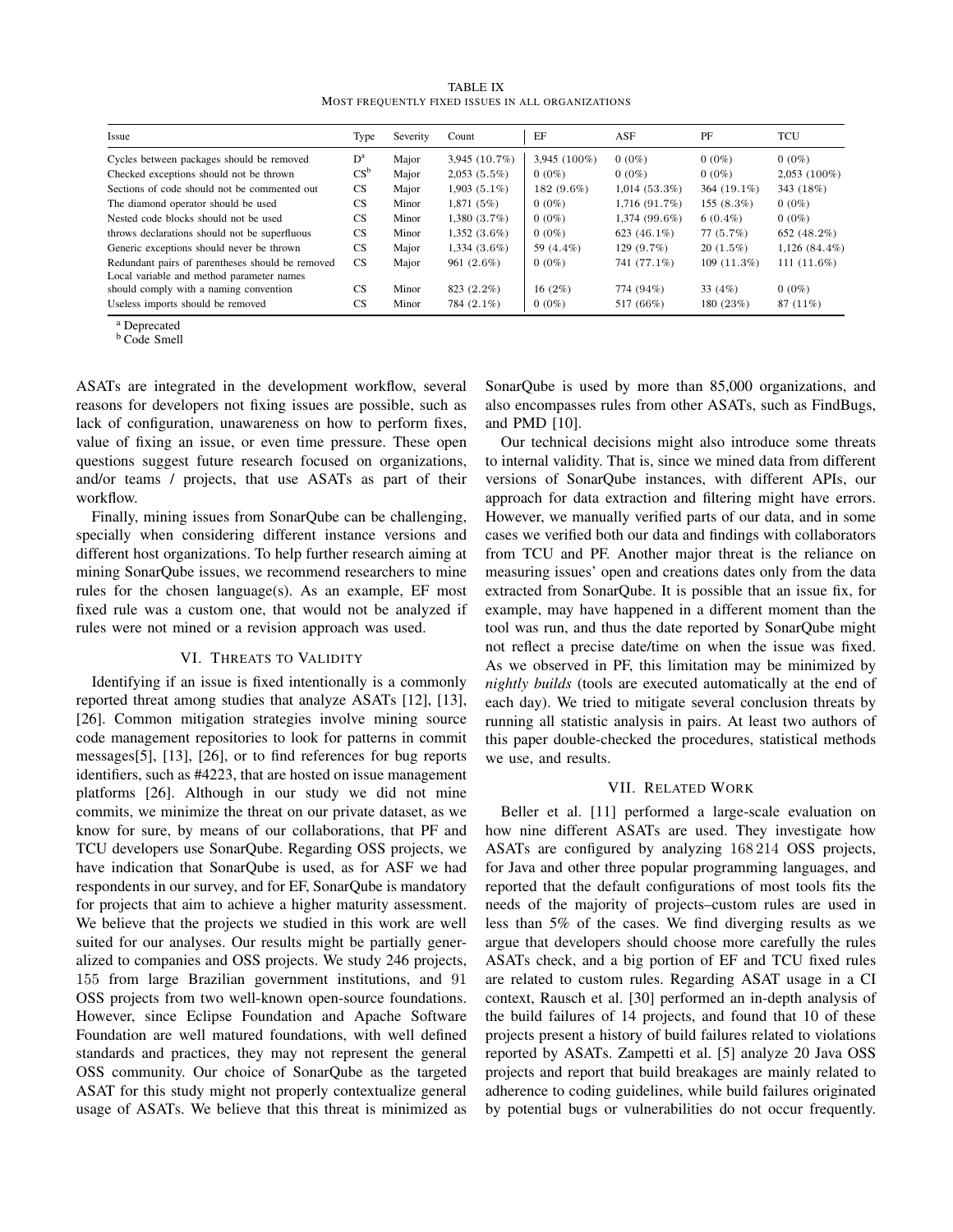Our results confirm that a large portion of fixed issues are related to code smells, which cover coding standards and other aspects.

Vassalo et al. [\[10\]](#page-9-9) conducted a study on 119 OSS projects, mined from SonarCloud (cloud service based on SonarQube), and concluded that developers check code quality only at the end of a sprint, contrary to CI principles. In this study we find that developers tend to fix issues from 216.60 days to 299.12 on average, after they had been reported. However, we find in ASF's projects a central tendency to fix issues in 6.67 days after the report. Kim and Ernest [\[26\]](#page-10-14) observed warnings by three distinct ASATs, finding that no more than 9% are removed during fix changes. They suggest that issues' prioritization given by ASATs are ineffective. We question ASAT's ineffectiveness on prioritizing issues, largely due to developers mainly fixing Major issues, which are supposed to highly impact developers' productivity.

Recently, studies have focused on what kind of violations developers tend to fix. Liu et al. [\[13\]](#page-10-1) collected and tracked a large number of FindBugs fixed and unfixed violations across revisions of 730 Java projects. They observed cases that warnings are systematically ignored, and violations categories that are frequently fixed. Furthermore, they found that most developers do not use FindBugs as part of their development tools. Digkas et al. [\[12\]](#page-10-0) analyzed 57 Java projects from Apache Software Foundation to find what kind of SonarQube issues are fixed and the amount of Technical Debt that is paid over time. Their findings revealed that a small subset of issues is responsible for a large portion of fixes. They extract several statistics from fixed violations, such as most frequent types resolved for all categories and issues with highest and lowest fixing rate. Their study was restricted to only issues with Blocker, Critical and Major severities.

Our study differs from [\[13\]](#page-10-1) and [\[12\]](#page-10-0) by mining data from real AST (SonarQube) usage. Both studies mention the challenges of analyzing violations from revisions of project source code, more importantly in regard to the very high cost to run the tools in this fashion, which can be done either by analyzing all revisions [\[13\]](#page-10-1) or limiting the analysis to weekly revisions [\[12\]](#page-10-0). The last approach can harm analyses that investigate time sensitive data, such as our research question RQ2. Another problem with this approach is that the lack of build information frequently leads to false positives [\[12\]](#page-10-0) (e.g., a Java 8 rule might trigger violations in a Java 7 project). Moreover, custom configurations and rules are ignored as they run fresh installations of the ASATs. We found in EF and ASF that some rules had their severities changed, and others were deactivated. Lastly, issues that are resolved as either won't fix, or false-positive, would never be identified in this setting. Not only our study avoid all these issues, we are assured that the entirety of the projects that compose our dataset are configured to use SonarQube. We argue that this fact has significant impact on how developers fix and perceive issue reports from ASATs.

## VIII. CONCLUSION

In this work we reported the results of a multi-method study about how developers use SonarQube (one of the most used tools for static quality assurance). We first collected the perceptions of 18 developers from different organizations, regarding the use of static analysis tools. Most respondents of the survey agree that these tools are relevant for the overall improvement of software quality. By mining four instances of SonarQube, we built a general comprehension of the practices for fixing issues that this tool reports. We found a low rate of fixed issues and that one-third of the fixes occurs after one year of the issue's report. In addition, we showed evidences that 20% of the violation rules correspond to 80% of the fixes, which can assist practitioners to properly select a subset of rules that are relevant, and discard rules that are rarely fixed.

#### **REFERENCES**

- <span id="page-9-0"></span>[1] R. K. Saha, Y. Lyu, W. Lam, H. Yoshida, and M. R. Prasad, "Bugs.jar," in *Proceedings of the 15th International Conference on Mining Software Repositories - MSR'18*. ACM Press, 2018. [Online]. Available:<https://doi.org/10.1145/3196398.3196473>
- <span id="page-9-1"></span>[2] B. Johnson, Y. Song, E. Murphy-Hill, and R. Bowdidge, "Why don't software developers use static analysis tools to find bugs?" in *Proceedings of the 2013 International Conference on Software Engineering*. IEEE Press, 2013, pp. 672–681.
- <span id="page-9-2"></span>[3] J. Wang, S. Wang, and Q. Wang, "Is there a "golden" feature set for static warning identification?" in *Proceedings of the 12th ACM/IEEE International Symposium on Empirical Software Engineering and Measurement - ESEM'18*. ACM Press, 2018. [Online]. Available: <https://doi.org/10.1145/3239235.3239523>
- <span id="page-9-3"></span>[4] C. Vassallo, S. Panichella, F. Palomba, S. Proksch, A. Zaidman, and H. C. Gall, "Context is king: The developer perspective on the usage of static analysis tools," in *2018 IEEE 25th International Conference on Software Analysis, Evolution and Reengineering (SANER)*. IEEE, mar 2018. [Online]. Available:<https://doi.org/10.1109/saner.2018.8330195>
- <span id="page-9-4"></span>[5] F. Zampetti, S. Scalabrino, R. Oliveto, G. Canfora, and M. D. Penta, "How open source projects use static code analysis tools in continuous integration pipelines," in *2017 IEEE/ACM 14th International Conference on Mining Software Repositories (MSR)*. IEEE, may 2017. [Online]. Available:<https://doi.org/10.1109/msr.2017.2>
- <span id="page-9-5"></span>[6] Y. Lin, S. Okur, and D. Dig, "Study and refactoring of android asynchronous programming (T)," in *30th IEEE/ACM International Conference on Automated Software Engineering, ASE 2015, Lincoln, NE, USA, November 9-13, 2015*, 2015, pp. 224–235.
- <span id="page-9-6"></span>[7] A. Decan, T. Mens, and E. Constantinou, "On the impact of security vulnerabilities in the npm package dependency network," in *Proceedings of the 15th International Conference on Mining Software Repositories, MSR 2018, Gothenburg, Sweden, May 28-29, 2018*, 2018, pp. 181–191.
- <span id="page-9-7"></span>[8] G. Pinto, A. Canino, F. Castor, G. H. Xu, and Y. D. Liu, "Understanding and overcoming parallelism bottlenecks in forkjoin applications," in *Proceedings of the 32nd IEEE/ACM International Conference on Automated Software Engineering, ASE 2017, Urbana, IL, USA, October 30 - November 03, 2017*, 2017, pp. 765–775.
- <span id="page-9-8"></span>[9] M. F. Aniche, G. Bavota, C. Treude, M. A. Gerosa, and A. van Deursen, "Code smells for model-view-controller architectures," *Empirical Software Engineering*, vol. 23, no. 4, pp. 2121–2157, 2018.
- <span id="page-9-9"></span>[10] C. Vassallo, F. Palomba, A. Bacchelli, and H. C. Gall, "Continuous code quality: are we (really) doing that?" in *Proceedings of the 33rd ACM/IEEE International Conference on Automated Software Engineering - ASE 2018*. ACM Press, 2018. [Online]. Available: <https://doi.org/10.1145/3238147.3240729>
- <span id="page-9-10"></span>[11] M. Beller, R. Bholanath, S. McIntosh, and A. Zaidman, "Analyzing the state of static analysis: A large-scale evaluation in open source software," in *2016 IEEE 23rd International Conference on Software Analysis, Evolution, and Reengineering (SANER)*. IEEE, mar 2016. [Online]. Available:<https://doi.org/10.1109/saner.2016.105>